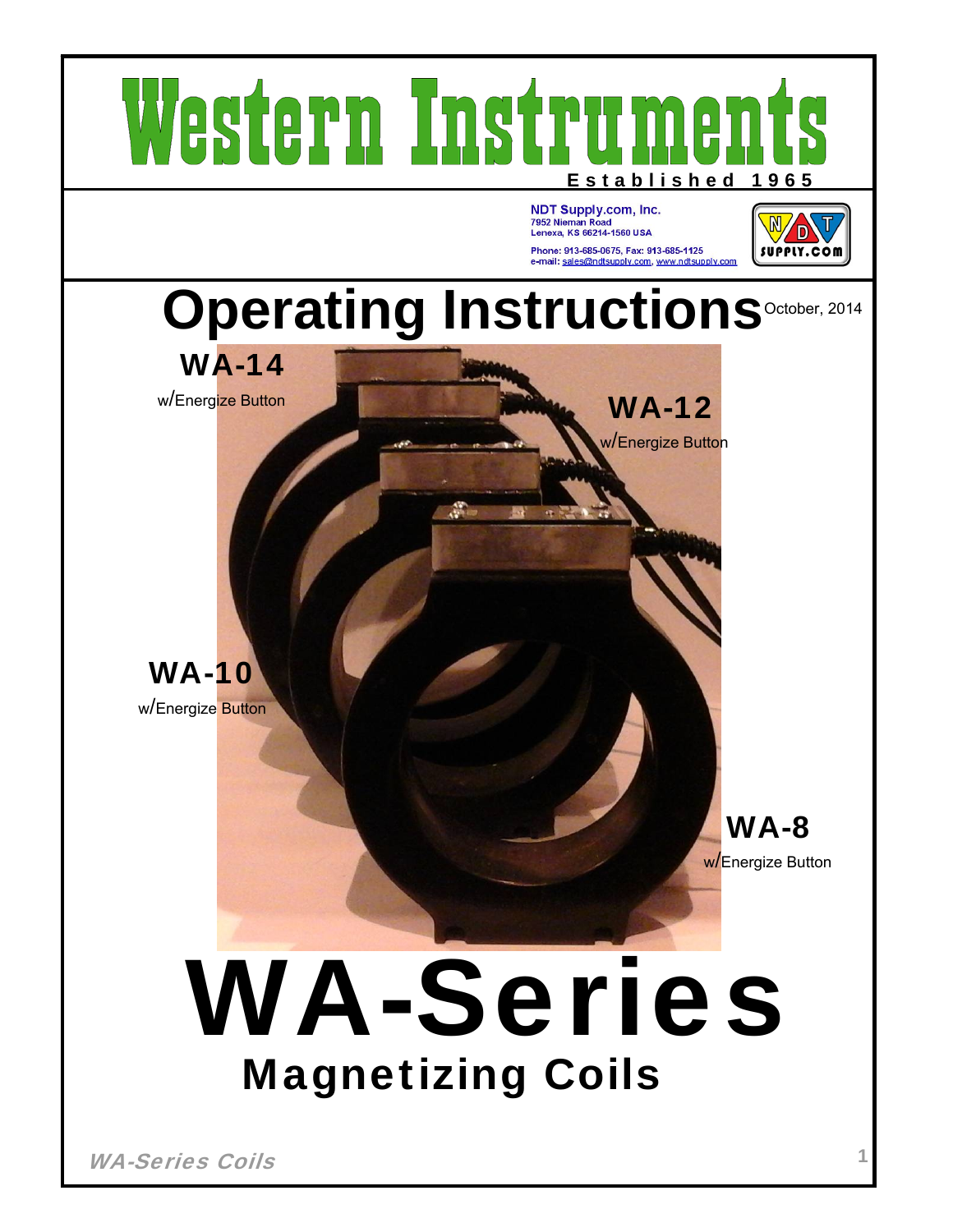# stern Instr  $\Box$ **Established 196 5**

WA-Series Coils are operated from either 115 VAC or 230 VAC Power, which also can be either 50 or 60 Hertz. These Coils induce an AC Magnetic Field, at the specified power frequency, in the ferrous material being tested. WA-Series Coils may be ordered with a Foot Switch or an Intermittent Energize Button, and in either case will induce an AC Magnetic Field into the part being tested. These Coils conduct electricity in a circular fashion, which induces a Longitudinal Magnetic field in a workpiece orientated axially through the Coil. This equipment should be utilized within the parameters set by the operational specifications within this guide.

# **Description**

- **1. Coil Housing** The Coil Housing is cast from a durable Urethane Rubber, which protects the Aluminum Wire Core. This Robust encapsulant is resistant to cracking and disbonding due to age or high/low temperatures, and is suitable for Dry or Wet Method media. Cast into the top inside portion of the Coil Housing are 2 nonferrous bars, which are used to mount the Aluminum Control Panel Housing. Standard Coil sizes are 8" (203mm), 10" (254mm), 12" (305mm) or 14" (356mm) Inside Diameter and are selected depending on the size of the Work Piece to be inspected, however their operation and maintenance are identical.
- **2. Control Panel Housing** The Control Housing for WA-Series Coils, used to house the Solid State Electronic Control and Internal Wiring, is securely fastened to the molded coil housing with 4 custom internal aluminum fasteners. The Housing is of a Welded Aluminum Construction, and the Base of the Coil has a Foot molded into the housing to prevent rolling. Mounted to the top of the Control Housing is an anodized aluminum Panel which is used for mounting the Solid Start Activation Switch.

The entire Control Panel Housing assembly acts as a heat sink to dissipate heat from the Solid Start Activation Switch which increases the duty cycle. Operators should not be alarmed when the Control Panel or Housing becomes warm to the touch. Exposure to Bath (Carrier) fluids should be minimized, as they will cause failure to seals or other components. mounted to the Control Panel.

- **3. Control Options** As stated in the literature, WA-Series Coils are available with either a Foot Switch or Western's exclusive Energize Button. The details for each particular Switch function is as follows
	- *a) Energize Button* Activates the Solid State Module which electronically activates the specified voltage.
	- *b) Foot Switch* like the Energize Button, the Foot Switch activates the Solid State Electrical Switch (Module) while depressed.



WA-Series Coil with Energize Button, on Control Housing.





WA-Series Coils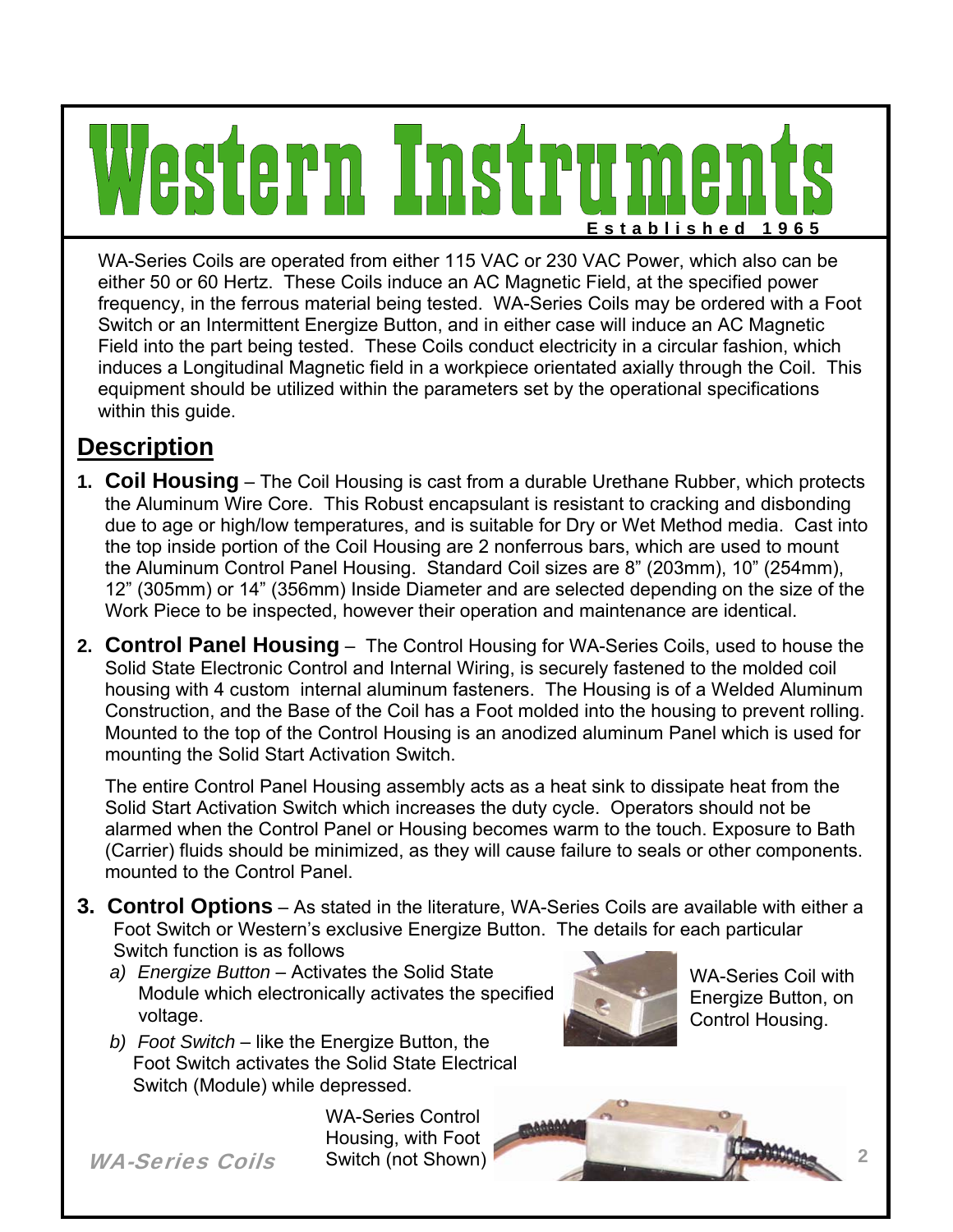When either activation system is activated, there is a  $\frac{1}{2}$  Watt control signal sent to the Module (semiconductors) sealed in the Output Module. The Output Module connected to a receptacle plug on the reverse side of the Control Panel, and supplies the necessary power to the encapsulated Coil.

If the Coil fails to turn on when the Energize button (or Foot Switch) is depressed, check the following items in this order; AC Mains Power, Power Plug, Power Cord, connection of the Output Module, and lastly the switch via the internal connections, if these connections are all fine, replace the Output Module. The solid state Output Module switches the line power to the internal wire Coil.

**4. Duty Cycle** – The Duty Cycle (maximum duration) for periodic operation is set to avoid overheating of the Internal Aluminum Wire Coil. Warm (or hot) Coil Wires have an increased resistance, and will reduce the overall Ampere Turn output of the Coil.

WA-Series Models should not be activated, using the Energize Button (or Foot Switch) for more than 10 seconds at a time. The activation time should be followed by an equal or longer cool down (or off) cycle. This 50% duty cycle is set to protect the Wire Coil and the Control Components from overheating.

If the unit is used for extended periods of time, with short periods of activation, the operator should be mindful of the temperature of the Coil and Control housing. If the operator has any concern about the actual or planned operation of the Coil, Western Instruments or the Distributor should be consulted.

 **5. Field Characteristics** – WA-Series Coils induce a Longitudinal Field in a Work Piece positioned though the Centerline of the Coil. A transverse Field may be introduced, if the Work Piece is short enough, by placing it perpendicular and inside the Coil's inside surface. WA-Series Coils are designed to comply with specifications requiring an Active AC Field.

 AC Magnetic Fields are sensitive to surface defects due to the 'Skin Effect' as the field travels over the surface. The Inspection Media (Dry or Wet) has a tendency to migrate toward interruptions (or defects) in the field. The direction and intensity of an AC Field, by it's nature, alternates causing high particle mobility, so defects tend to be revealed immediately.

## **6. Operation**

#### **AC Operation**

An AC Field can be used during an Active Field Inspection, and will detect surface breaking defects only. The Operator should not attempt an AC Residual Field Inspection as the Coil's Output Module (Solid State Switch) is designed to stop current flow when the sine wave crosses the zero point. Thus no residual field is induced.

Operators may attempt to demagnetize a workpiece using an AC Field, however it will only demagnetize the surface of the part. Such a demagnetization is acceptable for very small parts, however it will only demagnetize the surface of larger parts. If a larger part is attempted to be demagnetized using an AC Field, only the surface (skin) of the workpiece will be demagnetized. Over a short period of time, the field within the workpiece, will again creep through to the surface.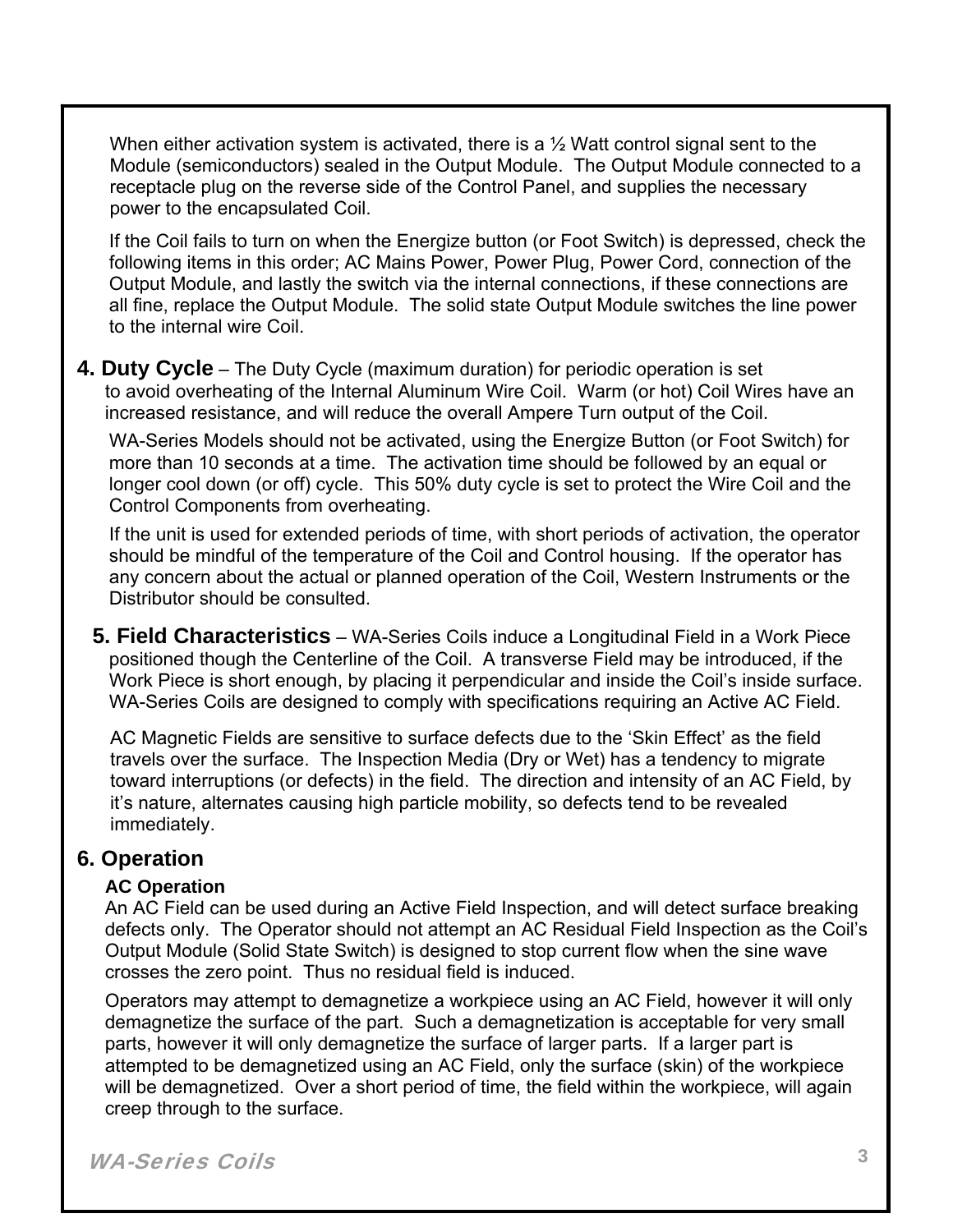The Duty Cycle of a WA-Series Coil 50%, which means the unit can be operated for extended periods of time without overheating the Core. This time should not exceed 30 Seconds, followed by a 1 to 2 minute cool down cycle. However, any AC Coil is typically used with short shots which are just as effective than a prolonged activation. The only reason to activate a Coil for more than 3 or 4 seconds at a time is to encourage particle migration, longer cycles will not increase the field induced into the workpiece.

**7. Maintenance:** After extended use, WA-Series Coils should be cleaned with a mild soap solution. The unit should be visually inspected regularly for any damage that could cause harm to the operator, or the material being inspected. Special attention should be paid to; the controls (switches) and most importantly the power cord (cable) assembly. Any potential problems to these assemblies must be reported to the distributor or Western Instruments for instructions on corrective action.

Other than routine maintenance, the operator can expect a longer service life. Depending on the Industry or in-house specification utilized, and the type of service (field or shop) the output of the Coil should be tested at regular intervals (yearly), so a Compliance Sticker (Decal) can be attached. This will notify all parties concerned that the field produced by the Coil meets the published figures within this manual, and to insure there is no reduction in the performance of the unit. However, the customer's Quality Manual or a Reference Specification may require more frequent Testing.

The distributor or Western Instruments should be contacted for any specific instructions on maintenance, due to the specific environment of operation. Repairs, that need to be carried out on the product, should be performed by a qualified service organization or Western Instruments.

Throughout this manual, various internal control parts are referred to. Below is a guide to specific control components;



#### **Wiring**

W-Series 230 Volt Models, are designated by a "K" placed after the Serial Number and the Model number (eg. WA-10K), are shipped without an AC Power Plug as there is no international standardization. When installing an appropriately sized AC Power Plug onto the AWG 18-3 Power Cord, the following is the identity of the 3 Color Coded Conductors;

- Green Ground
- White Neutral
- Black Live

WA-Series Coils **4**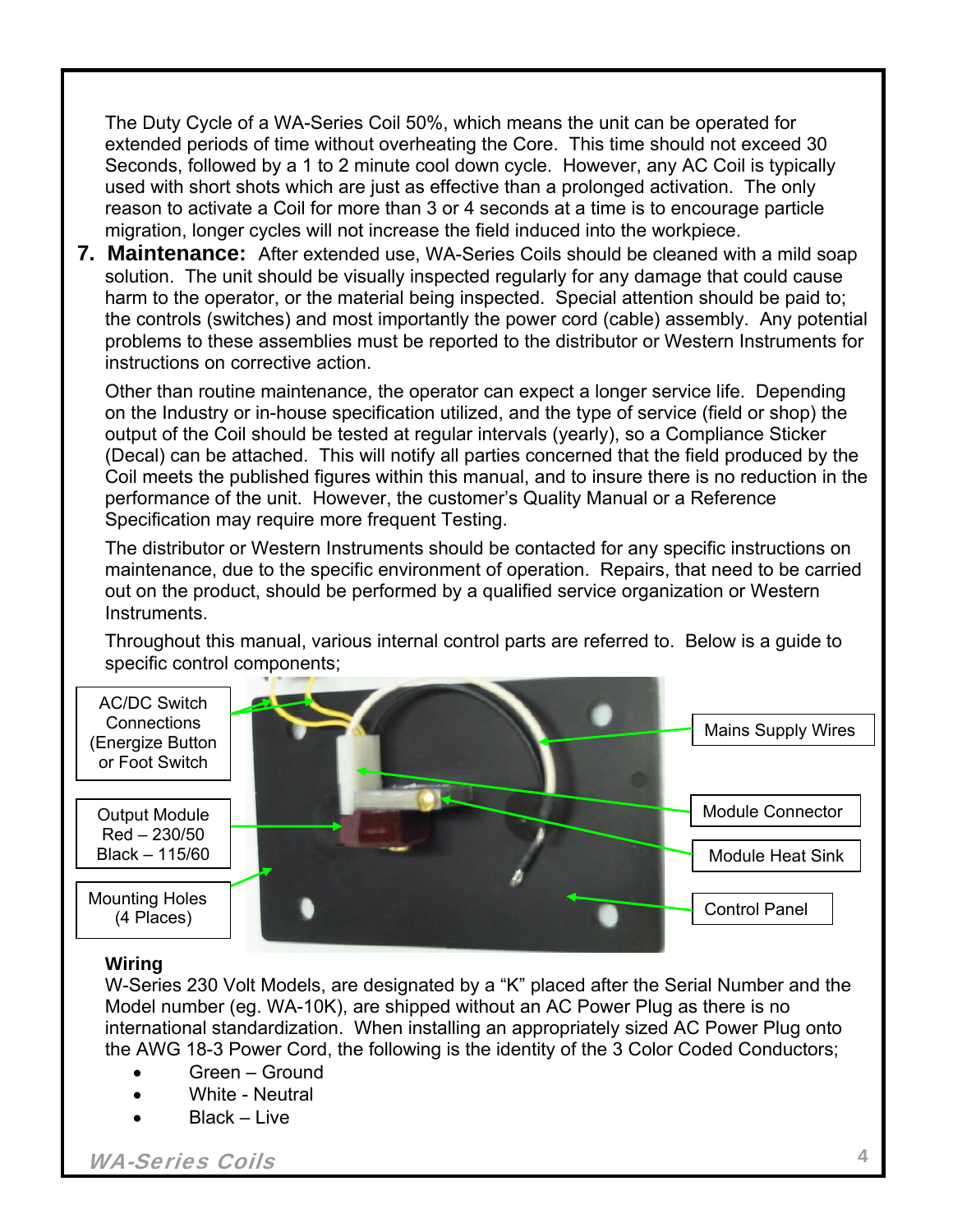The power outlet (Mains) shall be fully grounded, with 3 terminals, one which is a Ground (Earth). Care must be taken to insure the proper installation of an AC Power Plug, and if there is any question, contact your distributor or Western Instruments. If an AC Plug in not installed before use, any warranty is void.

**Warranty:** Western Instruments warrants all WP-Series Coils against defects in materials and workmanship for a period of 1 year from receipt by the end user. Consumable items are warranted against defects in materials and workmanship for 30 days from receipt by the end user. If Western Instruments receives notice of such defects during the warranty period, Western Instruments will either, at its option, repair, replace, or condemn products that prove to be defective.

Any warranty is void if the unit has been modified in any way, mistreated, or if it has been repaired by an unqualified individual or agency. The end user agrees that any equipment's disposition, when returned for warranty work, is at the full discretion of Western Instruments as to whether a claim is under warranty or due to misuse. Western Instruments warranty shall overlook normal

wear, however does not include operation outside the environmental specification of the product.

Any warranty work is FOB western Instruments, and any returned units shall include a written description, by the end user, of the fault. Western Instruments makes no other warranty, either expressed or implied, with respect to this product. Western Instruments specifically disclaimer any liability arising form the use of this equipment. For the correct use of Western Instruments WA-Series Coils, refer to the Operating Instructions, furthermore we recommend formal training by qualified personnel. Western Instruments highly recommends the end user exercises all possible safety precautions, including the use of protective equipment, while operating this or other industrial equipment.

## **Specifications:**



Model: WP-Series; 60 Hz – WA-8, WA-10, WA-12, WA-14. 50 Hz – WA-8K, WA-10K, WA-12K, WA-14K. Voltage: 115 VAC - 60 Hz (230 VAC/ 60 Hz Optional). 230 VAC - 50 Hz (Nominal). Current: 60 Hz Models– WA-8@10 Amps, WA-10@13 Amps, WA-12@16Amps, WA-14@18 Amps 50 Hz Models – WA-8K@6 Amps, WA-10K @7 Amps, WA-12@9 Amps, WA-14K @ 11 Amps. Capacity: WA-8, WA-10, WA-12, WA-14 – 4,000 Amp Turns AC. WA-8K, WA-10K, WA-12K, WA-14K – 4,000 Amp Turns AC.. ID Size: WA-8 – 8" (203mm), WA-10 – 10" (254mm), WA-12 - 12" (305mm), WA-14 (356mm). Depth: All Coils are 3 ⅝" (22mm) Wide.

Weight: WA-8 - 14 pounds (6.8kg), WA-10 - 16 pounds (7.7kg), WA-12 - 18 pounds (8.6kg), WA-14 - 22 pounds (10.5kg).

WA-Series Coils **5**